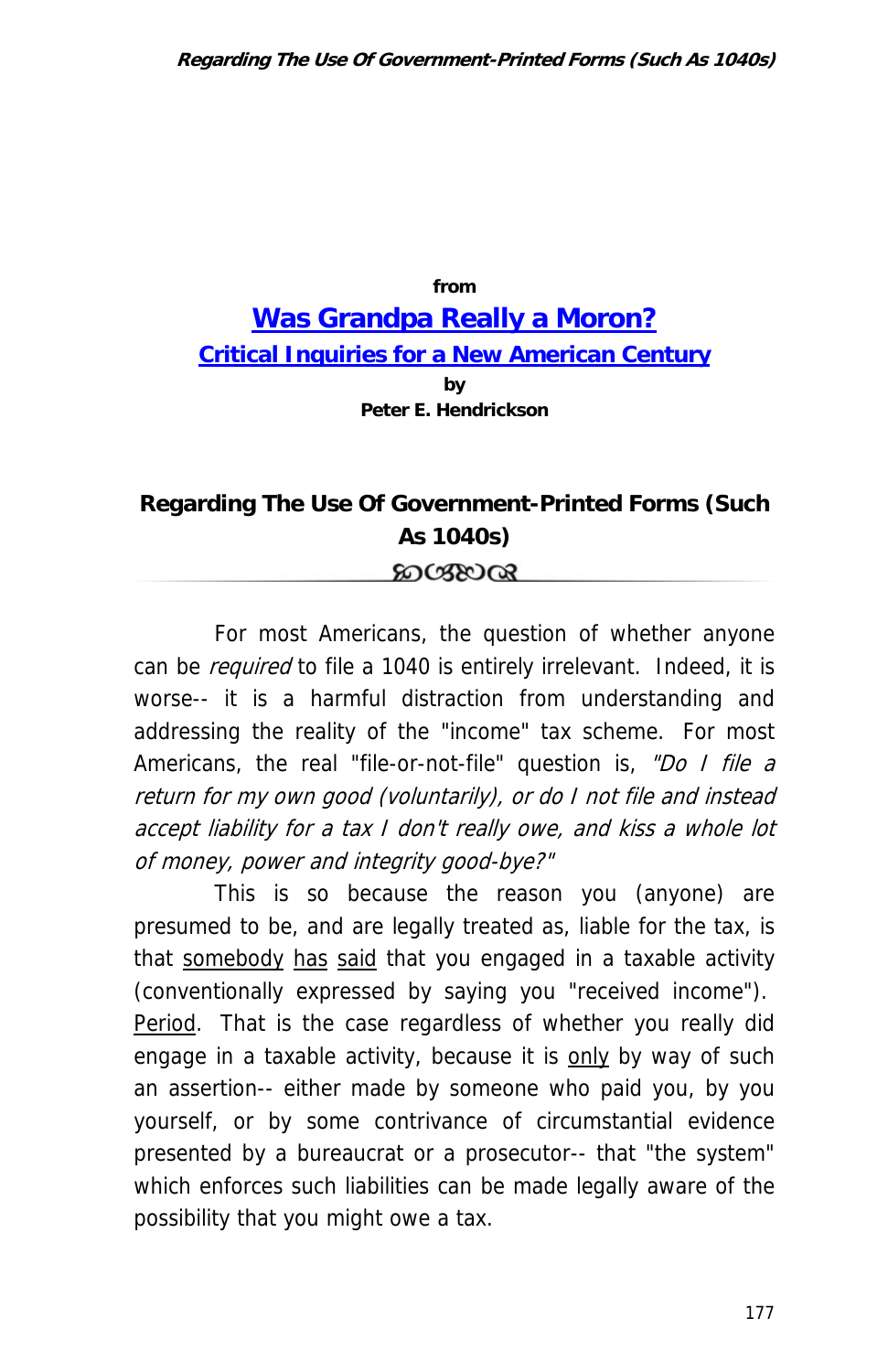If that assertion stands unanswered, "the system" which enforces the associated liabilities IS ENTITLED TO ENFORCE THEM, AND WILL DO SO. Look at it this way. When someone says you did something which, if true, would mean that you owe a debt, and you stand mute, you're going to be held to owe the debt. Judgment goes to the alleged creditor by default. What part of this is hard to understand?

Filing a proper, truthful and accurate return is the means provided by law for the definitive affirmation, or correction, of allegations about having engaged in an "income" taxable activity.

> "And be it further enacted,...that any party, in his or her own behalf,…shall be permitted to declare, under oath or affirmation, the form and manner of which shall be prescribed by the Commissioner of Internal Revenue,... ...the amount of his or her annual income,… liable to be assessed,… and the same so declared shall be received as the sum upon which duties are to be assessed and collected." Revenue Act of 1862, Sec. 93

> Senator Clark: "Of course, you withhold not only from taxpayers but nontaxpayers." Mr. Hardy: "Yes."

> Senator Danaher: "I have only one other thought on that point. In the event of withholding from the owner of stock and no taxes due ultimately, where does he get his refund?"

> Mr. Friedman: "You're thinking of a corporation or an individual?"

Senator Danaher: "I am talking about an individual."

Mr. Friedman: "An individual will file an income tax return, and that income tax return will constitute an automatic claim for refund."

From a hearing before a subcommittee of the committee on finance, United States Senate, during the 77th Congress, Second Session on withholding provisions of the 1942 Revenue Act on August 21 and 22, 1942.

...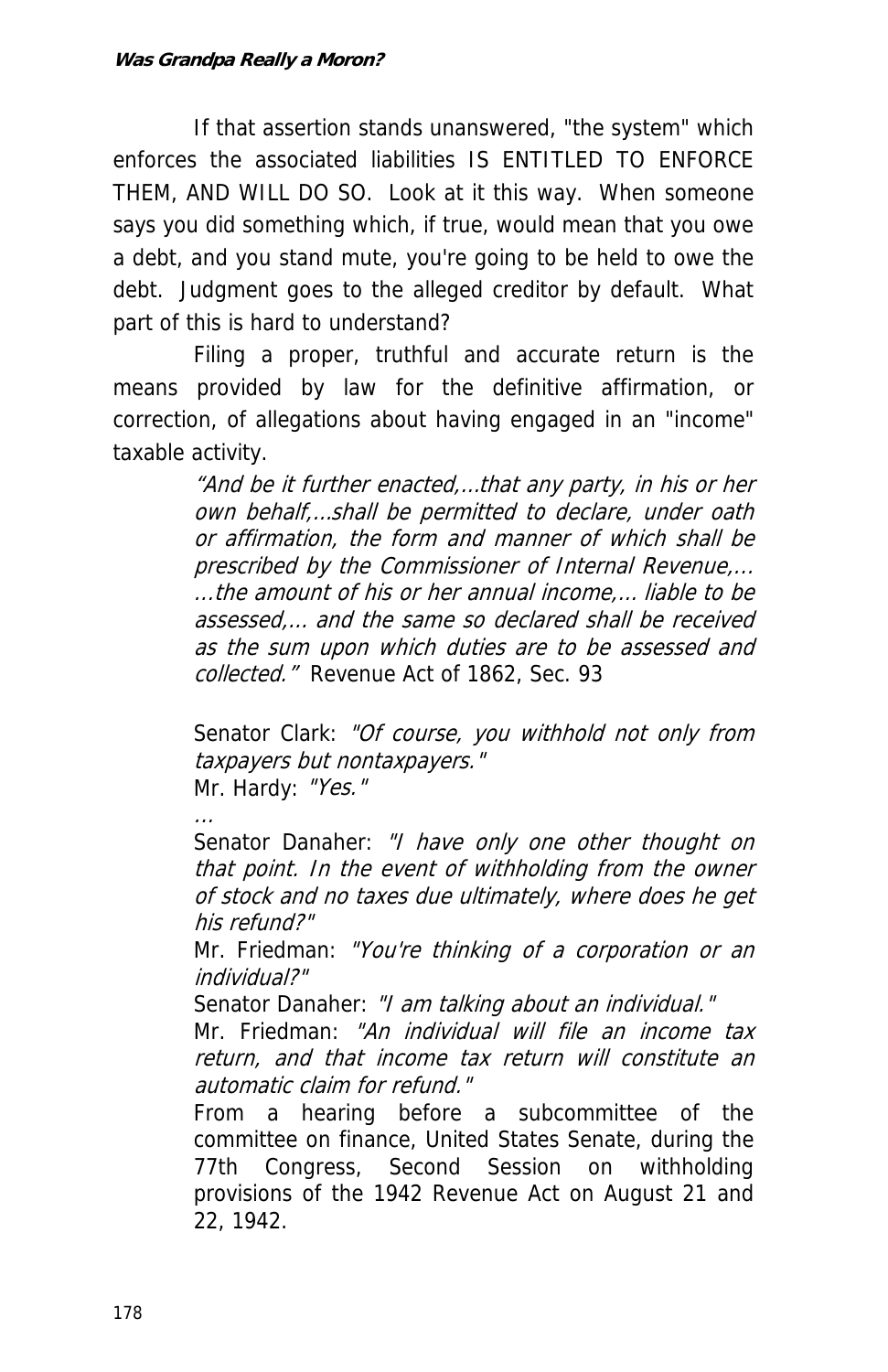"Even if you do not otherwise have to file a return, you should file one to get a refund of any Federal income tax withheld." From the instructions for the 2002 Form 1040

26 CFR § 301.6402-3 Special rules applicable to income tax.

(a) In the case of a claim for credit or refund filed after June 30, 1976--

(1) In general, in the case of an overpayment of income taxes, a claim for credit or refund of such overpayment shall be made on the appropriate income tax return.

26 CFR § 301.6203-1 Method of assessment.

... The amount of the assessment shall, in the case of tax shown on a return by the taxpayer, be the amount so shown,...

(... and even "\$0.00" is an amount. By the way, those disturbed by the gratuitous use of the term "taxpayer" in this regulation should relax and read 'About 1040s And Claiming Refunds' in CtC.)

I said "the definitive affirmation, or correction,..." and that's exactly what I meant. Until a return is made, any presumptions favorable to any tax agency's desire to claim your money will be sustained. But once a return is made, that return rules, legally.

That said, let me clarify something for the benefit of those who have not actually read CtC, but have instead gotten what they imagine to be a sense of its lessons by way of the descriptions or explanations of others (which in some cases, at least, means from others who wish to discourage the reading of the book): What is taught about the law in CtC has nothing to do with any particular forms (or any particular formal procedures) as such. The discussion of certain treasury department forms in the book, such as 1040s, 4852s, etc., takes place not because these forms are integral to its message, but because the existence, nature and declared purposes of these forms help communicate that message.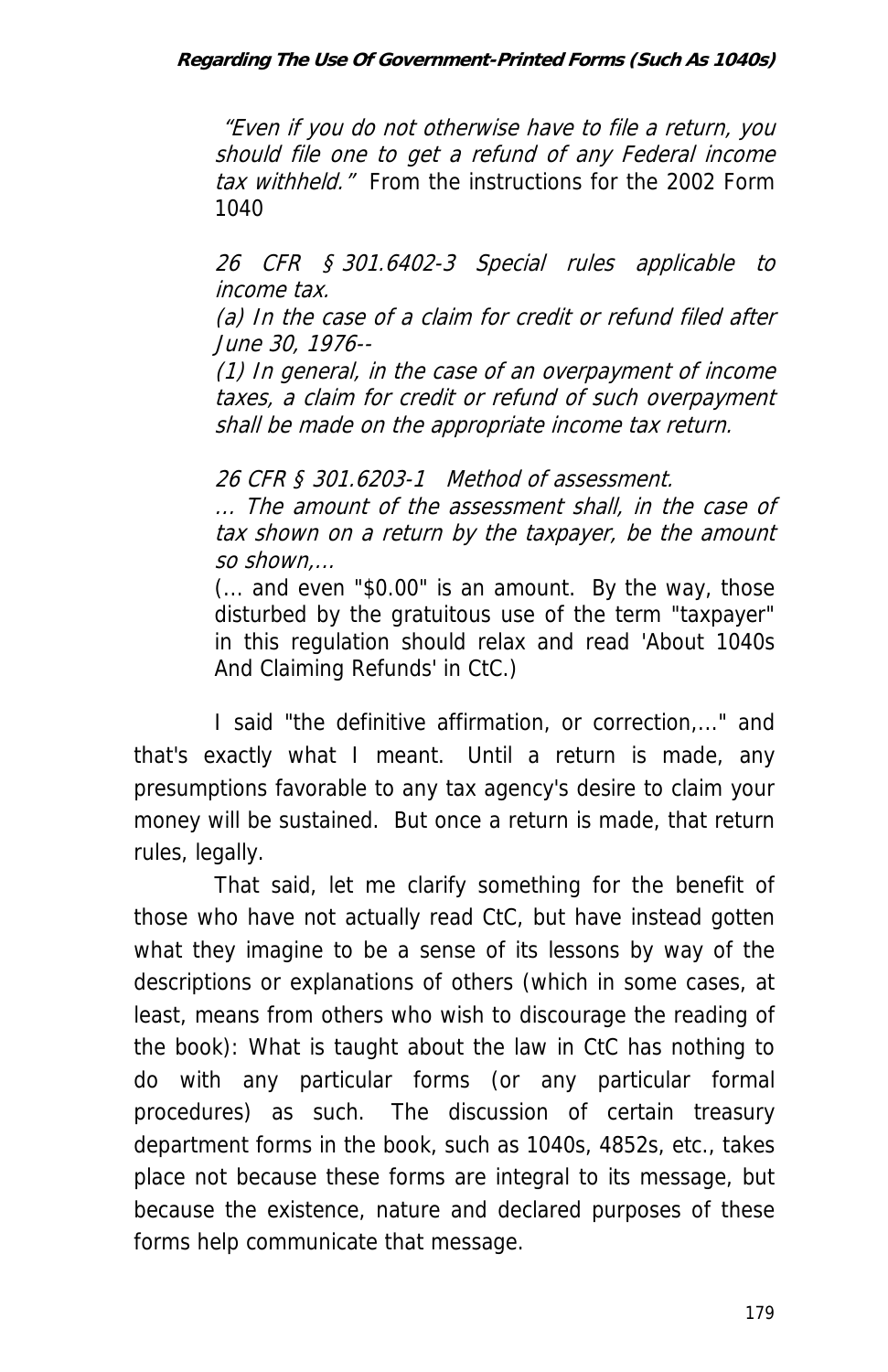CtC explains what is subject to the "income" tax, and why; how it is that much that is NOT subject to the tax is made to appear as though it were (and comes to be treated by the law as though it were); that there are, of necessity, remedies to the misapplication of the law; and why the whole subject is critically important. The part of the book that deals with remedies to the misapplication of the law discusses the basic principles of due process, and the inherent right of anyone being made the subject of a legal proceeding-- such as someone about whom tax-related allegations have being made-- to introduce his or her own testimony into the proceedings at a legally meaningful time and in a legally meaningful manner. The fact that the government itself produces and makes available instruments such as 1040s and 4852s by which this right can be readily exercised, and specifies the use of these instruments for this purpose, helps to make clear that this fundamental principle of law is fully integrated into the tax structure. That integration is not dependent on the existence of such forms, of course. One's rights remain fully intact, whether a ready means of exercising them has been helpfully provided by government or not.

Nor does the existence of forms like 4852s and 1040s limit or shape the right to testify. Such forms simply facilitate the exercise of that right. One's right to testify is not dependent on the use, or controlled by the format, of some prescribed or pre-printed form or another. If erroneous testimony has been made on a W-2, for instance, the victim of the offense could rebut that testimony on a napkin or a piece of birch-bark with just as much fundamental legal significance as doing so on a "Form 4852", as long as all pertinent assertions are meaningfully addressed. The same is true of the broader testimony typically submitted by way of a 1040. There are only a few "rules" about the validity of a tax return: That the instrument purports to be a return; that it contains sufficient information by which a tax liability can be calculated; that it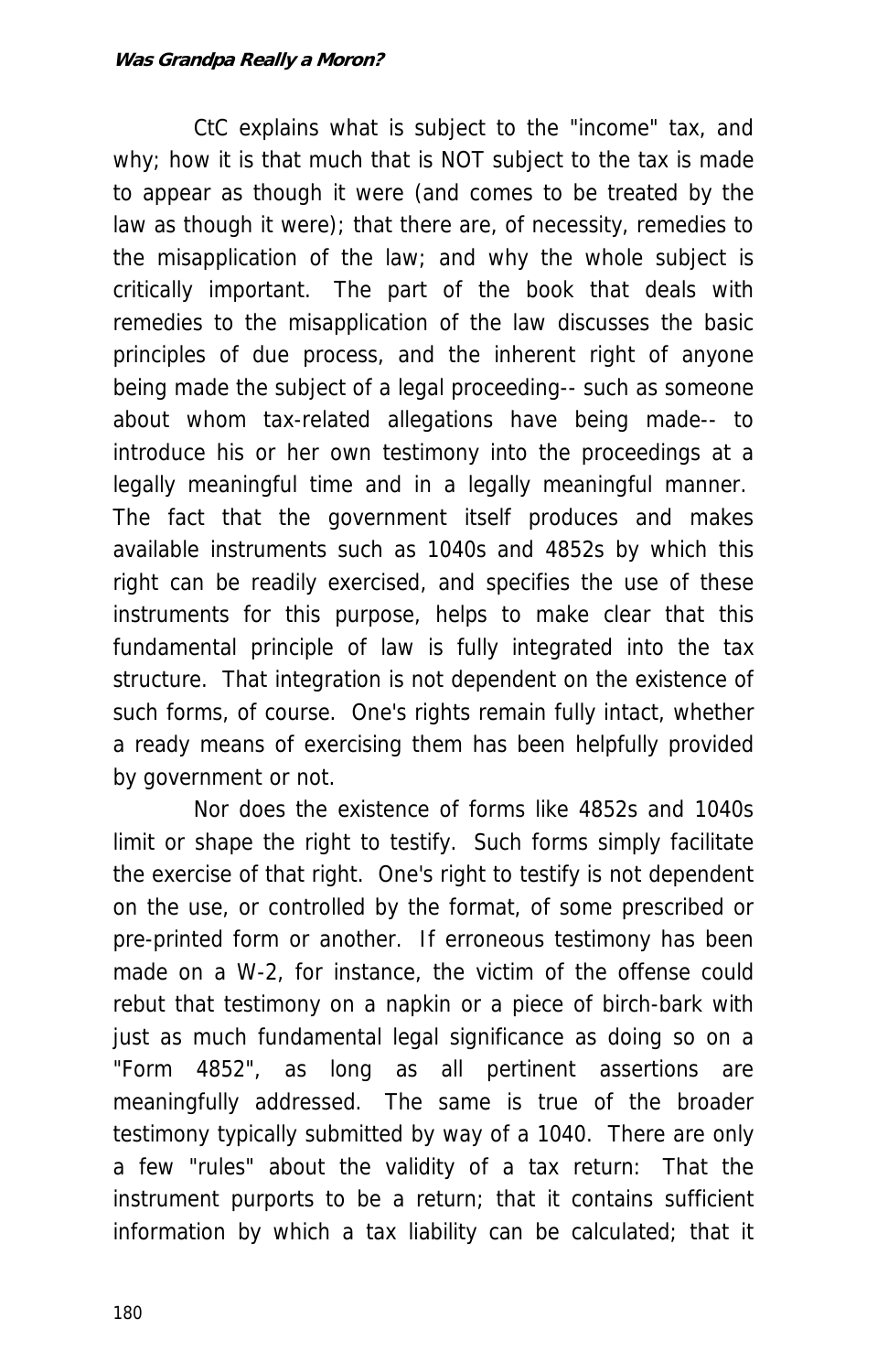represents an honest effort to abide by the tax laws; and that it be executed under penalties of perjury. These simple requirements can be met without the use of a "Form 1040":

> "Anyway, as we held in Salberg, the obligation to file a tax return stems from 26 U.S.C. 7203, not from any agency's demand. The Paperwork Reduction Act does not repeal 7203. " "...7203 requires a "return" but does not define that word or require anyone to use Form 1040, or any "official" form at all. All that is required is a complete and candid report of income."

> 7th Circuit Court Of Appeals, United States v. Patridge, 507 F.3d 1092 (2007)

(Also, see the IRS Office of Chief Counsel Memorandum at www.losthorizons.com/tax/taximages/OCCO107035.pdf.)

However, the practical utility of testimony submitted on napkins or birch-bark is pretty obviously compromised, in the sense that any bureaucratic recipient of such testimony will be unable to handle it in the routine manner. Further, and more importantly, the chances of any home-made version of a testimonial form actually comprehending all the aspects of the law to which it is intended to relate are remote. If this IS accomplished, the home-made form will end up being identical in every significant respect to the form being spurned, making the effort a pointless exercise.

To summarize, then: No aspect of the provisions of law involved in rebutting, or otherwise responding to, "income" allegations discussed in CtC rely upon, or inherently relate to, forms such as 1040s, 4852s, etc.. But when such forms are prescribed and provided, obvious benefits accompany their informed, accurate and truthful deployment.

## **Can Anyone Be Required To Accept A Legal Infirmity In Order To Exercise A Right?**

It should be clear without extended explanation that under no circumstances can the exercise of a right be the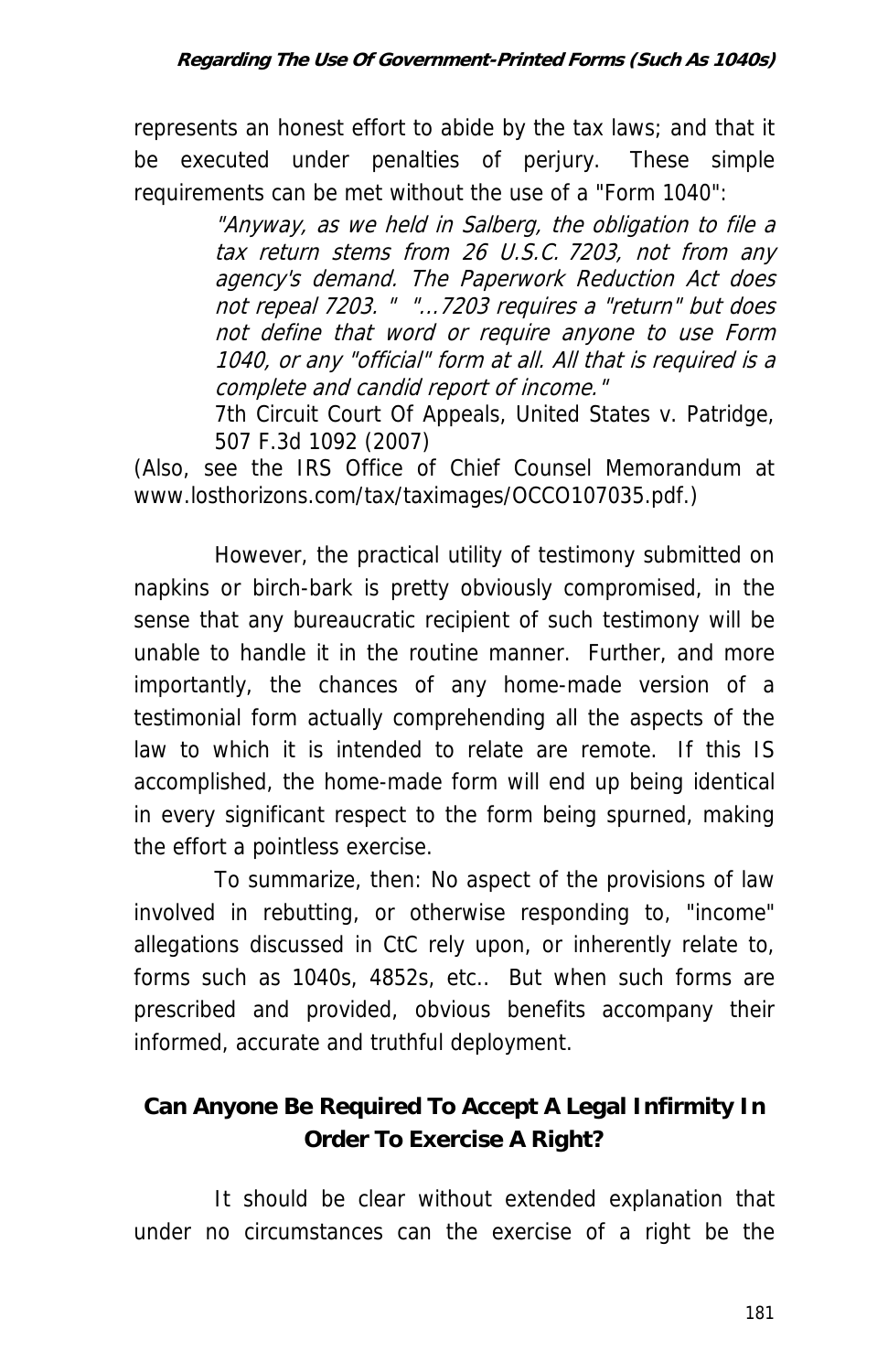occasion of the diminishment, or impairment, of any other right. For purposes of this discussion, this means that the exercise of one's right to answer the testimony of others about one's receipts, and to assert one's claim for the recovery of property put into the hands of a government against the possibility of the arising of a tax liability during the relevant period, cannot result, in and of itself, in any legal infirmity:

> "...a statute which imposes a tax upon an assumption of fact which the [presumed] taxpayer is forbidden to controvert is so arbitrary and unreasonable that it cannot stand under the Fourteenth Amendment." United States Supreme Court, Heiner v. Donnan 285 U.S. 312 (1932)

> "...irrebuttable presumptions have long been disfavored under the Due Process Clauses of the Fifth and Fourteenth Amendments." United States Supreme Court, Vlandis v. Kline, 412 U.S. 441 (1973)

> opportunity to be heard." Grannis v. Ordean, 234 U.S. "A fundamental requirement of due process is "the 385, 394 . It is an opportunity which must be granted at a meaningful time and in a meaningful manner." United States Supreme Court, Armstrong v. Manzo, 380 U.S. 545 (1965)

The exchange of evidence by way of returns (information returns and 1040s, etc..) IS the "meaningful time and manner" involved in the "income" tax, so much so that penalties can be imposed on someone about whom an information return is created by someone else, should that person fail to file a response. Further, the testimony of that information return will be taken as true even when doing so significantly disadvantages its silent subject.

So, no burden or punishment, either civil or criminal, can attend the exercise of one's right to testify by way of a tax return, with the sole and indirect exception being that the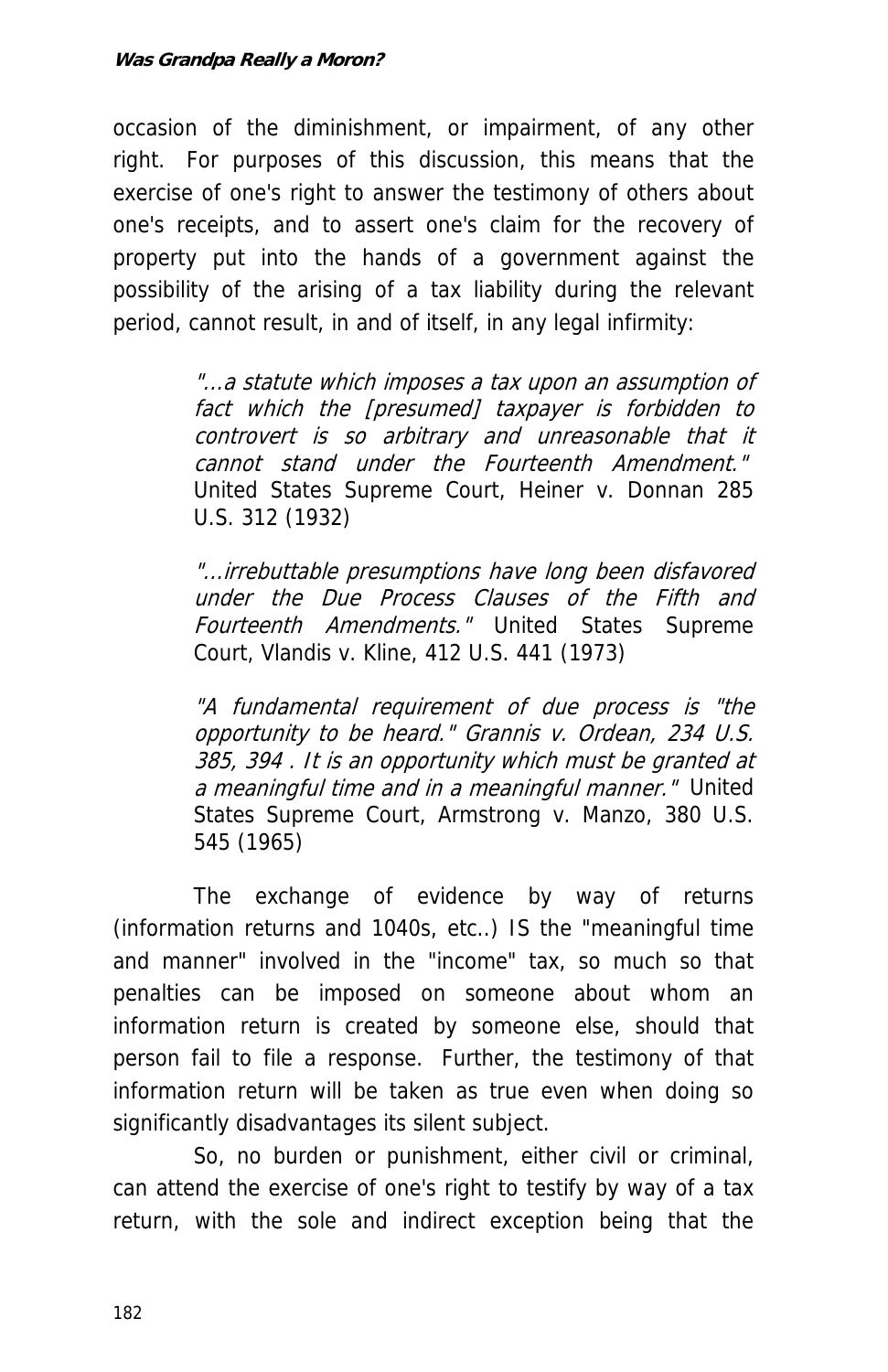testimony submitted, like all testimony, must be affirmed under oath. The statutory structure provided by Congress fully complies with this fundamental legal principle, ensuring that timely testimony to whatever is true, complete and correct to the best of the knowledge and belief of the filer invites no adverse consequences whatsoever.

Indeed, to attempt to burden, punish, prevent, discourage or even merely influence such testimony without direct personal knowledge of the matter being attested to, is criminalized-- as a misdemeanor at least, if not a felony. For instance:

> Title 18 § 1512. Tampering with a witness, victim, or an informant

> corruptly persuades another person, or attempts to do (b) Whoever knowingly uses intimidation, threatens, or so, or engages in misleading conduct toward another person, with intent to—

> (1) influence, delay, or prevent the testimony of any person in an official proceeding;

(2) cause or induce any person to—

(A) withhold testimony, or withhold a record, document, or other object, from an official proceeding;

shall be fined under this title or imprisoned not more than ten years, or both.

(d) Whoever intentionally harasses another person and thereby hinders, delays, prevents, or dissuades any person from—

(1) attending or testifying in an official proceeding;

or attempts to do so, shall be fined under this title or imprisoned not more than one year, or both.

(The filing of a tax return, particularly one which involves rebutting the testimony of another filer, is every bit an "official proceeding"-- but even if doubts were entertained in that regard, the testimony made on a return is unquestionably relevant to, and anticipatory of, more formal judicial contests of several varieties, and Congress has thoughtfully provided that,

(f) For the purposes of this section—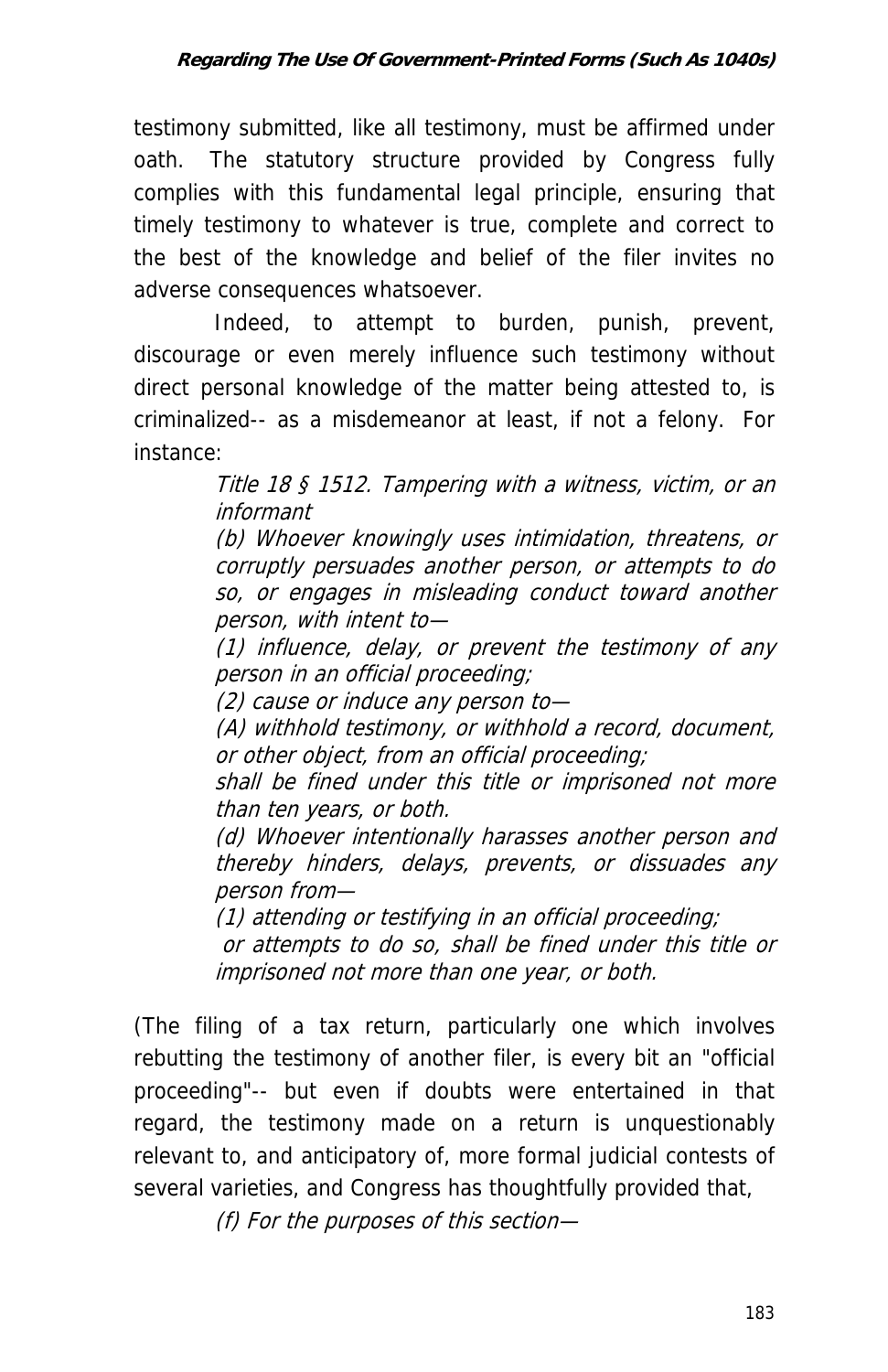(1) an official proceeding need not be pending or about to be instituted at the time of the offense;)

I'll say it one more time: However much some may have convinced themselves to the contrary, no legitimate criminal or civil penalty, loss of rights or property, alienation of citizenship or other civil diminishment, obligatory assumption of contract, or infirmity of any other kind whatsoever is, or can be, attendant upon the making of an honest tax return as a response to an information return created by another or to claim the return of one's property; rather, the precise opposite is true- - one or more of these ill effects can result from FAILING to respond.

The above being true, is it possible that honest, goodfaith use of a form prescribed by the Secretary of the Treasury for the making of a return can, secretly or otherwise, impose or establish a criminal or civil penalty, loss of rights, alienation of citizenship or other civil diminishment, obligatory assumption of contract, or infirmity of any other kind whatsoever? Obviously not.

## **Is A 1040 A "Tax Return For A U.S. Individual" Or A "U.S. Tax Return For An Individual"? Does It Matter?**

I deliberately included the expression "good-faith" in the last paragraph because a portion of those to whom these words are addressed do their mental stumbling over the issue of WHICH form to use, even if they recognize their unencumbered right to make a return. These folks have been convinced to forego the exercise of their rights by the proposition that the form they use in that exercise imposes upon them the status or legal characteristics of some class of persons which is bureaucratically intended to use that form. That is, if there is a class of persons of unique or specialized legal status known as "U.S. Individuals", for instance, and one uses a form specified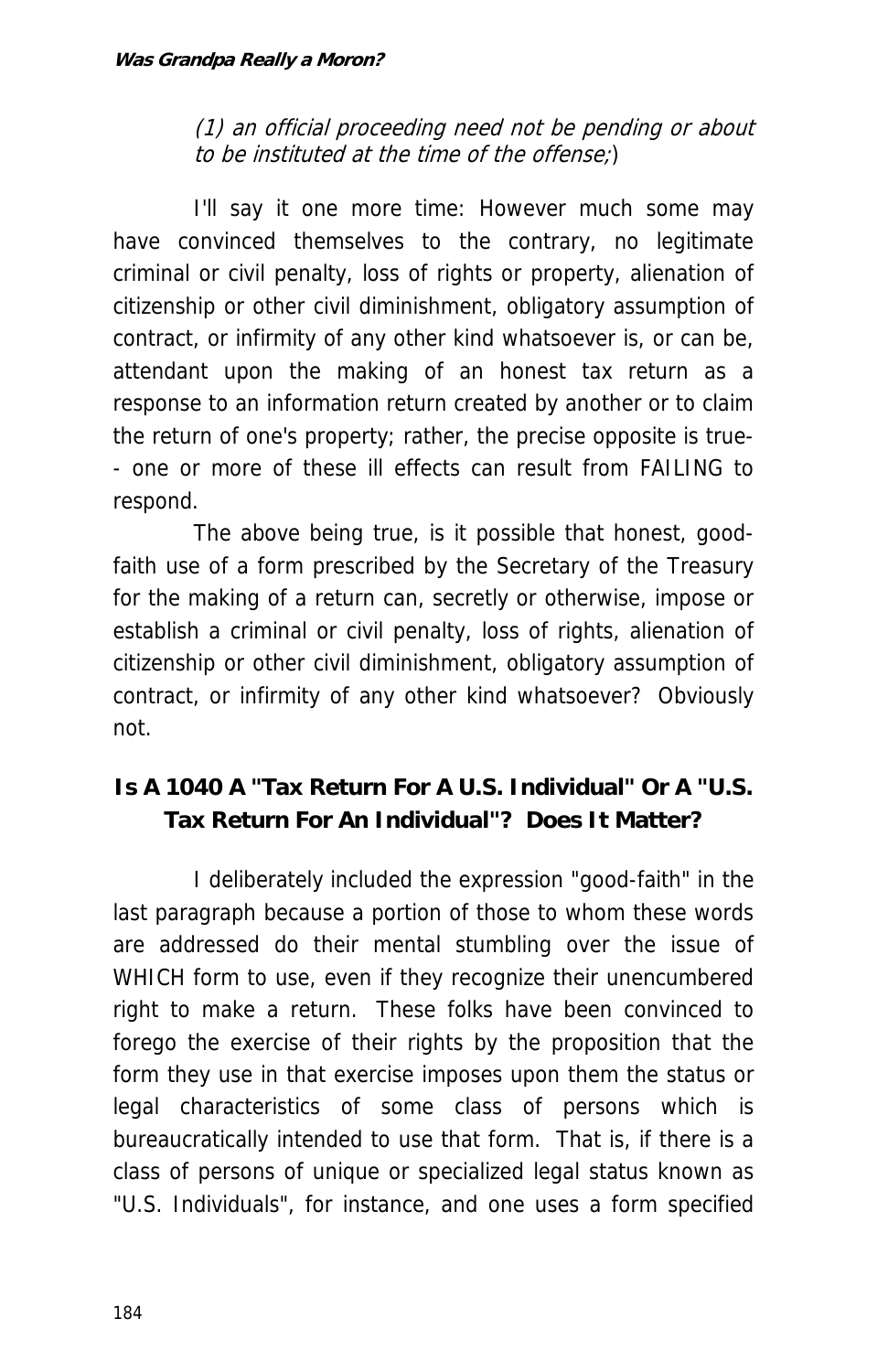as being for the use of "U.S. Individuals", one thus adopts the status (and related infirmities, if any) of a "U.S. Individual".

However, even if a form bore an unambiguous specification as to those for whose use it is intended, it's not that easy to change one's legal status, and, in any case, the law does not favor complicated and irrational presumptions over the simple and obvious. If one were to use a form intended exclusively for the use of some group or class to which one did not actually belong, all it would presumptively mean is that one had made a mistake.

That the use of the wrong form is/was an inadvertent mistake would be self-evident if that use caused membership in a special group, attendant upon which is some legal infirmity to which the filer is not already subject. No one in their right mind would do such a thing, and one who did so, having selfevidently been ignorant of the legal import of their actions, would be relieved of the consequences of those actions. One cannot be bound by mere presumptions arising from a legal process undertaken in ignorance of the consequences. If the mistake was not thus self-evident (because no ill consequences are attendant upon the use of the form), it would be readily established by declaration, if necessary, although I have yet to see a single case in which anyone has ever been accused, or even notified, of "Using The Wrong Form" in the fashion or context being discussed here.

As noted in the subtitle above, the intended use of the "Form 1040 U.S. Individual Income Tax Return is certainly not unambiguously confined to "U.S. Individuals"-- which is not, in any case, a defined category of persons-- even if it being so would raise one's hackles. Looking at the specifications for its use relevant to most Americans:

> § 301.6402-3 Special rules applicable to income tax. (a) In the case of a claim for credit or refund filed after June 30, 1976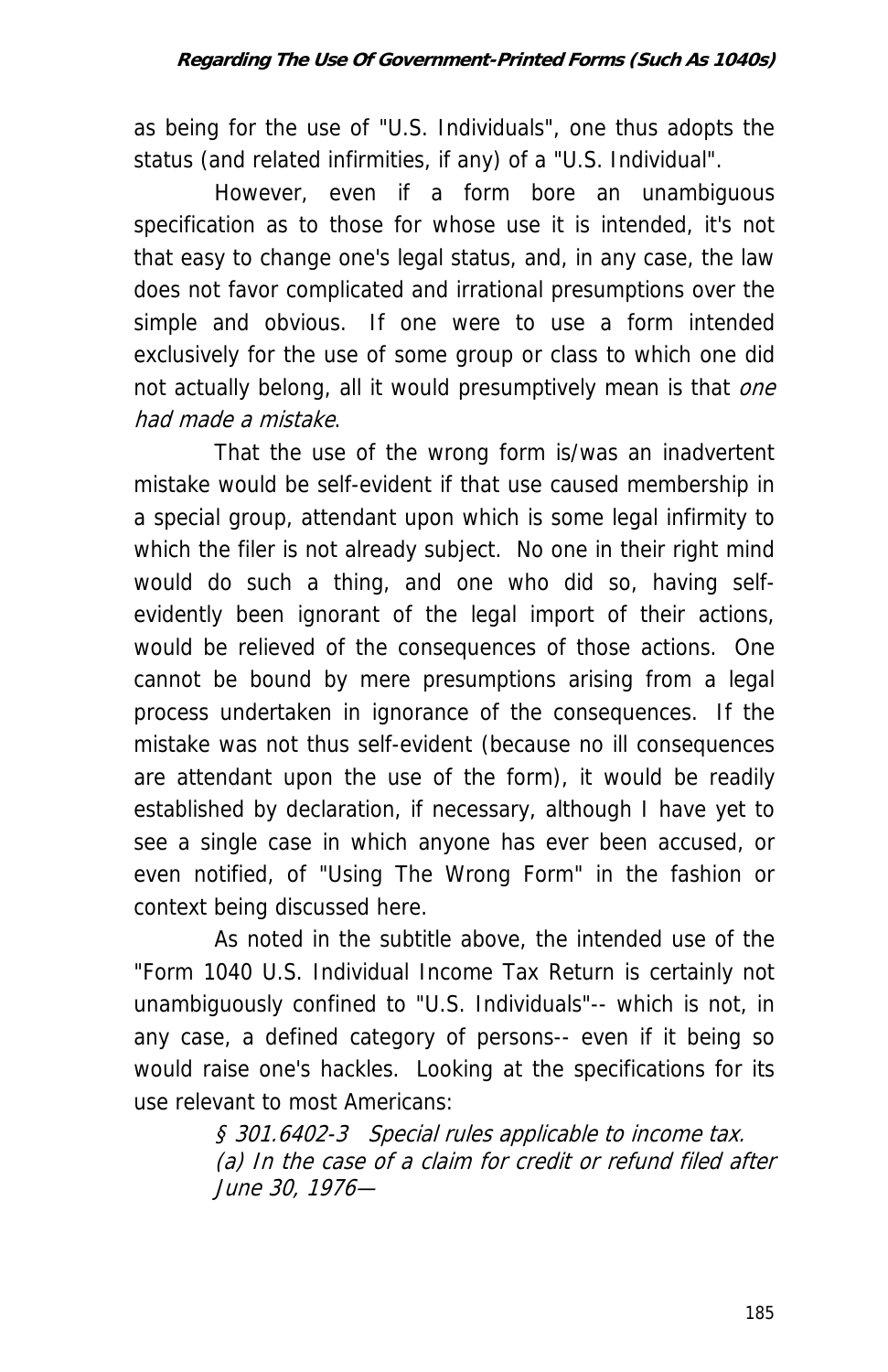...

...

(1) In general, in the case of an overpayment of income taxes, a claim for credit or refund of such overpayment shall be made on the appropriate income tax return.

(5) A properly executed individual, fiduciary, or corporation original income tax return or an amended return (on 1040X or 1120X if applicable) shall constitute a claim for refund or credit within the meaning of section 6402 and section 6511 for the amount of the overpayment disclosed by such return (or amended return)

foreign corporation, the appropriate income tax return required pursuant to section 6109 and the entire (e) In the case of a nonresident alien individual or on which the claim for refund or credit is made must contain the tax identification number of the taxpayer amount of income of the taxpayer subject to tax, even if the tax liability for that income was fully satisfied at source through withholding under chapter 3 of the Internal Revenue Code (Code). ...

. States, or have any other U.S source income on which the tax (There IS an alternative version of the 1040, known as "Form 1040NR", which is particularly adapted to special provisions of the law regarding the taxation of "income" received under certain circumstances by "non-resident aliens". However, while the IRS instructions for "non-resident aliens" specify the use of that form in lieu of a standard 1040 when those special provisions are being exploited, or for non-resident aliens who are "engaged in a trade or business in the United was not fully paid by the amount withheld", the same instructions merely say that a return must be filed, without specification as to version, when a refund is being sought.)

Furthermore, the positions adopted by the IRS Office of Chief Counsel (OCC) regarding the content of a legitimate, valid 1040 (OCC memoranda about which have long been posted on this site for the benefit of anyone not too busy haring off after the latest "silver-bullet" distraction) make clear that a 1040 has